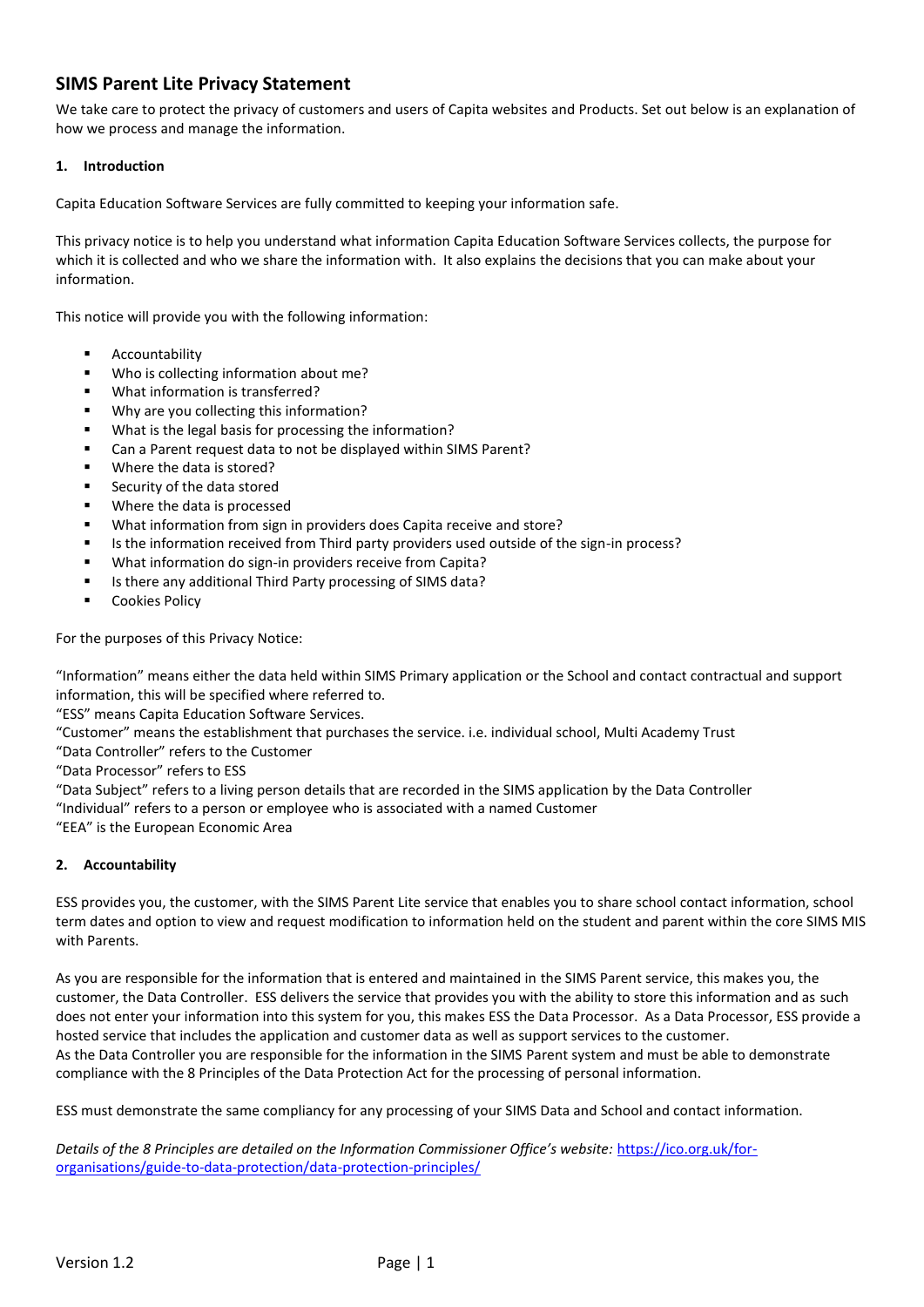### **3. Who is collecting information about me?**

Capita Education Software Services Franklin Court Priory Business Park Cardington Bedfordshire MK44 3JZ 01234 838080

#### Website : [www.capita-sims.co.uk](http://www.capita-sims.co.uk/)

Should you have any queries relating to the collection of your information or about this policy please contact the Capita Data Privacy Officer a[t privacy@capita.co.uk](mailto:privacy@capita.co.uk)

### **4. What information is transferred?**

SIMS Parent depends on data that is held within the SIMS system. For example, student data is displayed within SIMS Parent to contextualise the applications' functionality (e.g. forename, surname, and student / parent relationships). Selected information is transferred to SIMS Parent periodically, via the SIMS Online Services Client over a secure channel. The SIMS Online Services Client (school-side) uses client credentials to uniquely identify the school and authorise at the server.

The following data is required to allow the school to invite Parents/Guardians to use SIMS Parent and to display relevant data to parents about their children. Configurable items will only be stored if they have been enabled by the school administrator:

| <b>Item</b>           | Data Fields                                                                           | Configurable |
|-----------------------|---------------------------------------------------------------------------------------|--------------|
| Student data          | Forename, Surname, Date of Birth, School Photo                                        | No.          |
| Contacts (Parental    | Title, Forename, Surname, Email Addresses, and Addresses                              | No.          |
| Responsibility)       |                                                                                       |              |
| <b>School Details</b> | Address, Head Teacher, Email Address, Web Site, Phone number                          | No.          |
| Contacts (Data        | Title, Forename, Surname, Middle Name, Gender, Relationship, Parental Responsibility, | Yes          |
| Collection)           | Priority, Telephone Numbers, Email Addresses, Addresses                               |              |

#### **5. Why are you collecting the information?**

SIMS Parent Lite is intuitive and informative, providing parents with the ability to view and securely request modification to the data held on them and their children

The school are able to customise what data is shared and displayed within SIMS Parent via the SIMS Parent Administration Portal.

# **6. What is the legal basis for extracting and processing this information?**

The contract entered into by the School and Capita allows Capita to extract the data in the above table for the purposes of displaying this information to the Parent.

Schools are able to easily define what data from the above table is displayed to the user within the SIMS Parent Administration Portal. If the School choose to withdraw information within the SIMS Parent Administration Portal so that it is no longer available via the product to the parent, that specific data category is removed from SIMS Parent services meaning the data resides on the School's SIMS database.

#### **7. Can a Parent request data to not be displayed within SIMS Parent?**

Yes, this is managed by the school. The parent is able to contact the school by phone or email via the SIMS Parent product to request removal of access. The School will need to decide if they wish to remove the data from within SIMS as there are legal implications of doing so based on Statuary Returns.

#### **8. Where the data is stored?**

Data is stored within SIMS Parent in various forms, all using Microsoft Azure data constructs. Information interchange between software services within the applications is protected by a dedicated Secure Token Server (STS), so that access to all data is validated against the access rights of the requesting user.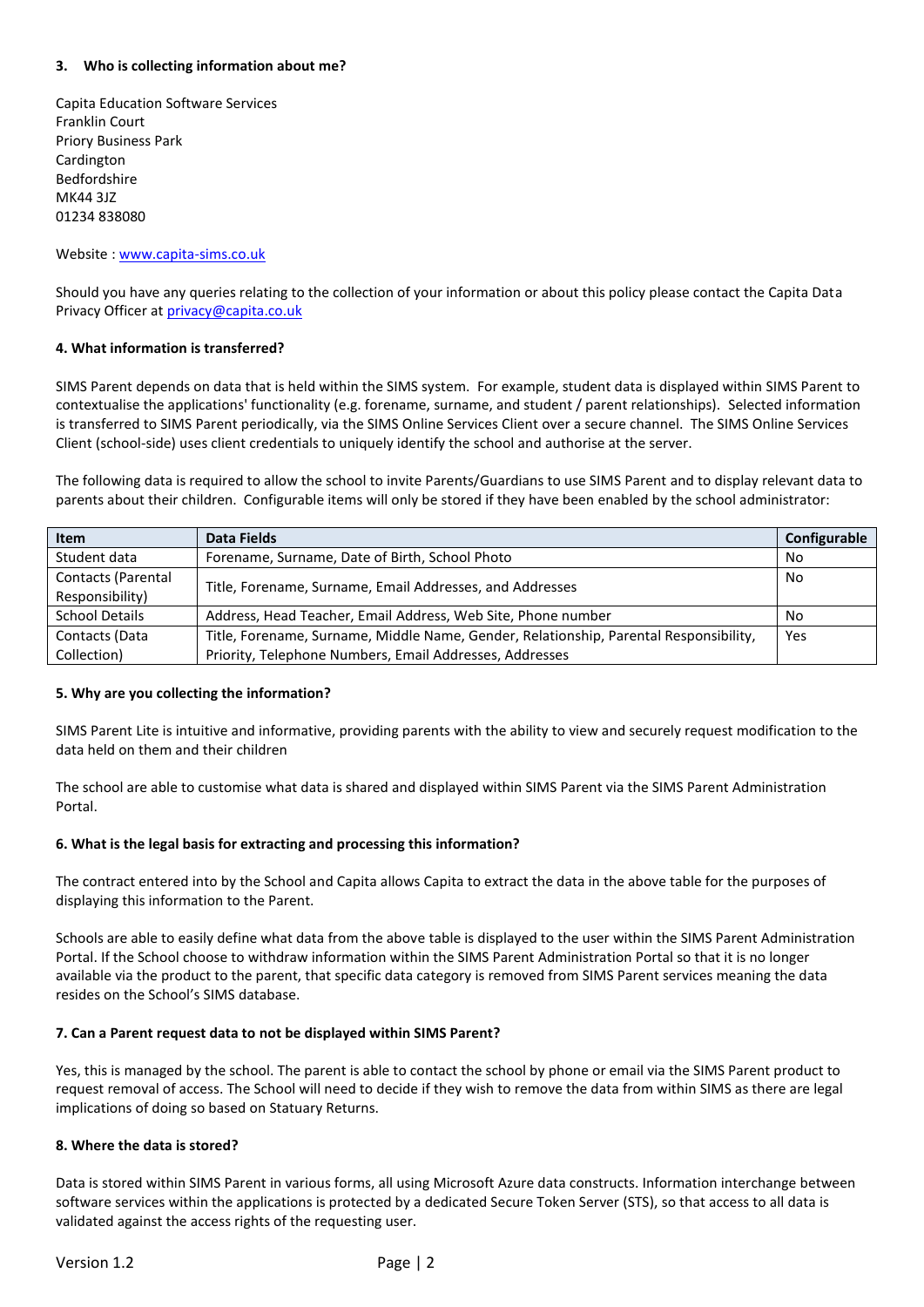Data sits with the EEA and is subject to EU model clauses, specifically data for these services reside in the EU: Ireland and the Netherlands.

# **9. Security of the data stored**

SIMS Parent Lite is a securely hosted web service, delivered via the web using standard HTTPS TCP/IP protocols. The SIMS Parent application is hosted on a secure and highly scalable managed service, with the main system hosting provided by Microsoft Azure® UK, which is reliable and resilient. Microsoft Windows Azure has G-Cloud Impact Level 2 (IL2) from the Cabinet Office for use across the UK Public Sector. All data is securely stored and processed within the EU and complies with UK data protection standards and requirements.

Technical hosting and management for SIMS Parent Lite is undertaken fully by Capita on behalf of the establishment, including the provision of all software, maintenance operations, upgrades and background supporting processes. Application security is 256bit Secure Socket Layer (SSL), point-to-point encryption.

### **10. Where the data is processed**

The SIMS Parent Lite application is hosted on a secure and highly scalable managed service, with the main system hosting provided by Microsoft Azure® UK, which is reliable and resilient. Microsoft Windows Azure has G-Cloud Impact Level 2 (IL2) from the Cabinet Office for use across the UK Public Sector. All data is securely stored and processed within the EU and complies with UK data protection standards and requirements.

### **11. What information from sign in providers does Capita receive and store?**

When a parent user logs into the service using a third-party login via SIMS ID they are prompted with a consent screen where they consent for their e-mail address and name to be passed to SIMS ID.

The e-mail address and name are passed to SIMS ID but no extended properties are received other than a unique identifier. The third-party identity provider has no concept of the education establishments that the user is associated with however, SIMS ID understands the site context, as does Parent App.

In the SIMS ID Database we store the e-mail address, a unique identifier which may or may not be the same as their mail address or may be GUIDS (Global Unique Identity that cannot be moved between services), the third-party provider detail may include the parents' provided name, this is not stored – SIMS ID stores a name associated with the parent from Parent App (sims people service)

# **12. Is the information received from Third party providers used outside of the sign-in process?**

This information is used to associate the third-party account with the SIMS ID identity that is used to authenticate the user to SIMS Parent Lite. The name from SIMS Parent Lite is displayed to help in identifying correct sign in by the end user.

We do not store the email address provided by the third-party login provider, we do however store the email address provided from parent app during the initial invite process for audit purposes.

# **13. What information do sign-in providers receive from Capita?**

No data is passed from Capita to the sign in provider. We do not send credential information to the third-party provider. The information those service providers have already is freely given and agreed to at the point the user creates an account with the third party and accept the T&Cs of the provider.

# **14. Is there any additional Third Party processing of SIMS data?**

SIMS Parent sends reminder notifications using the Apple Push Notification service and the Google Cloud Messaging service. These notifications contain summary information about Student events.

#### **15. Cookies Policy**

SIMS Parent uses a small number of cookies to provide the features in the web site and to help us improve its performance.

If you do not know what cookies are, or how to control or delete them, then we recommend you visit [http://www.aboutcookies.org](http://www.aboutcookies.org/) for detailed guidance.